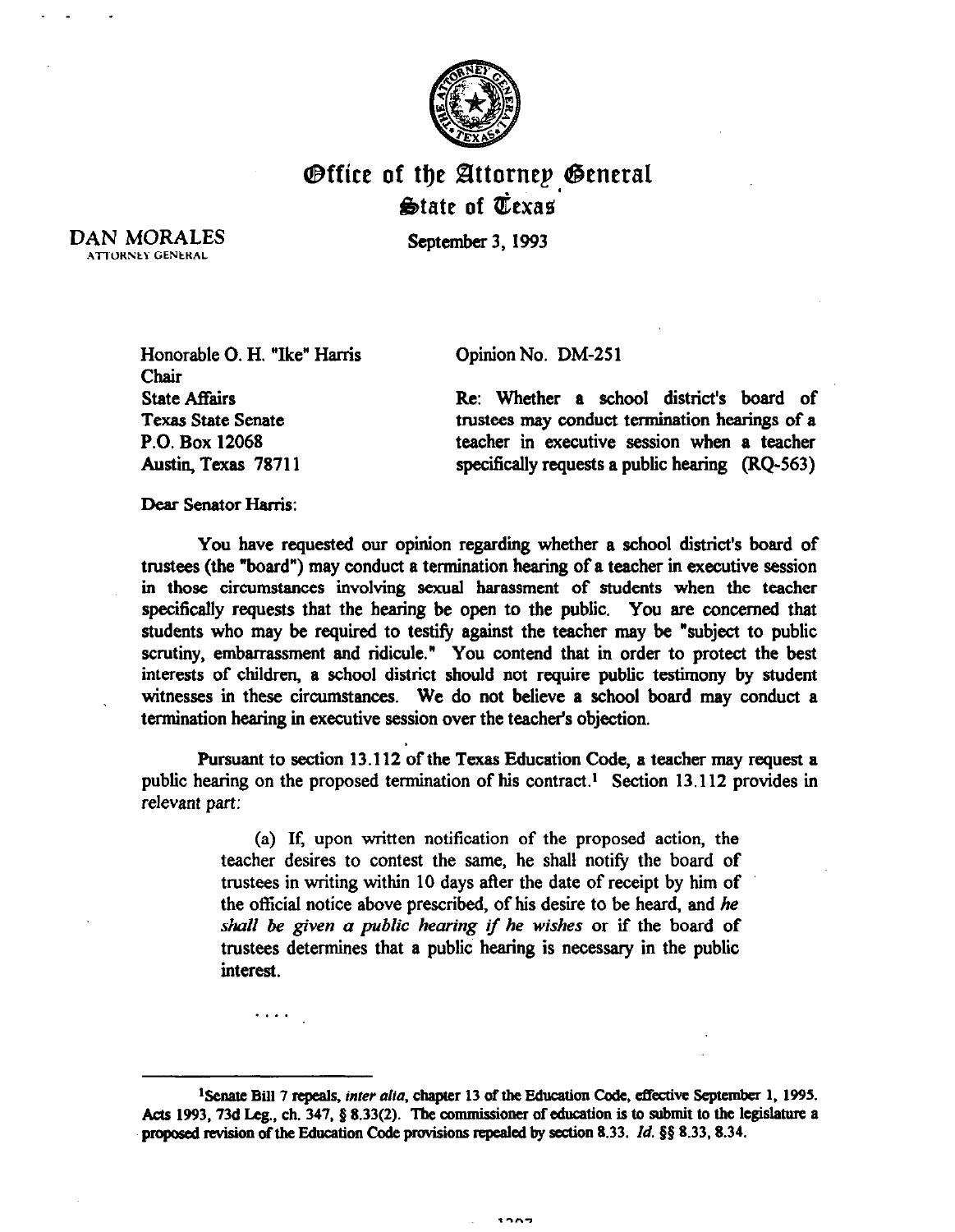(c) Within 10 days after request for hearing made by the teacher, the board of trustees shall fix a time and place of hearing, which shall be held before the proposed action shall be effective. *Such hearing shall be public unless the teacher requests that it be private.* Emphasis added.]

In addition, subsection 2(g) of the Open Meetings Act provides:

Nothing in this act shall be construed to require governmental bodies *to* hold meetings open to the public in cases involving the appointment, employment, evaluation, reassignment, duties, discipline, *or* dismissal of a public officer or employee or to hear complaints or charges against such officer or employee, unless *such oflcer or employee requests a public hearing.* 

V.T.C.S. art. 6252-17,  $\S 2(g)$  (emphasis added). These laws require that when a teacher makes an appropriate request for a public hearing, the school district must grant such request. *See James v. Hitchcock Indp. Sch. Dist.,* 742 S.W.2d 701 (Tex. App.--Houston [1st Dist.] 1987, writ denied); Corpus Christi Classroom Teachers Ass'n v. Corpus *Christi Indep. Sch. Dist., 535 S.W.2d 429 (Tex. Civ. App.--Corpus Christi 1976, no writ);* Attorney General Opinion TM-1191 (1990).

You contend that subjecting a child witness to testify in an open hearing "would not be normally permitted in a court of law" because the child would be "protected in criminal proceedings in which testimony may be given *in camera* to protect the best interests of the child." Although you do not provide us with information to suggest that a teacher may be subject *to criminal* sanctions, we assume that you are referring to article 38.071 of the Code of Criminal Procedure. Article 38.071 addresses the procedure to be followed with regard to testimony by closed circuit television or video recording of a child who is a victim of one of several enumerated offenses under the Penal Code.- A judge has the discretion to determine that a child is unable to testify at the trial of the offense, taking into consideration the best interests of the child, the rights of the defendant, and any other relevant factors. Code Grim. Proc. art. 38.071, \$5 1, 4. Moreover, the statute only applies to a child who is 12 years old or younger. *Id.*  $\S$  1. Because this statute requires findings of fact by a judge with regard to criminal procedure in a court of law, we cannot conclude that such procedure would control a termination hearing required to be public as requested by the teacher under the Education Code and the Open Meetings Act.

<sup>&</sup>lt;sup>2</sup> Section 39.02 of the Penal Code, entitled "Official Oppression," provides for criminal sanctions **for sexual harasment hy a public employee, and classities an offense under that section as a Class A misdemeanor. However, official oppression is not one of the enumerated offense5 in attide 38.071 of the Code of Criminal Procedure.**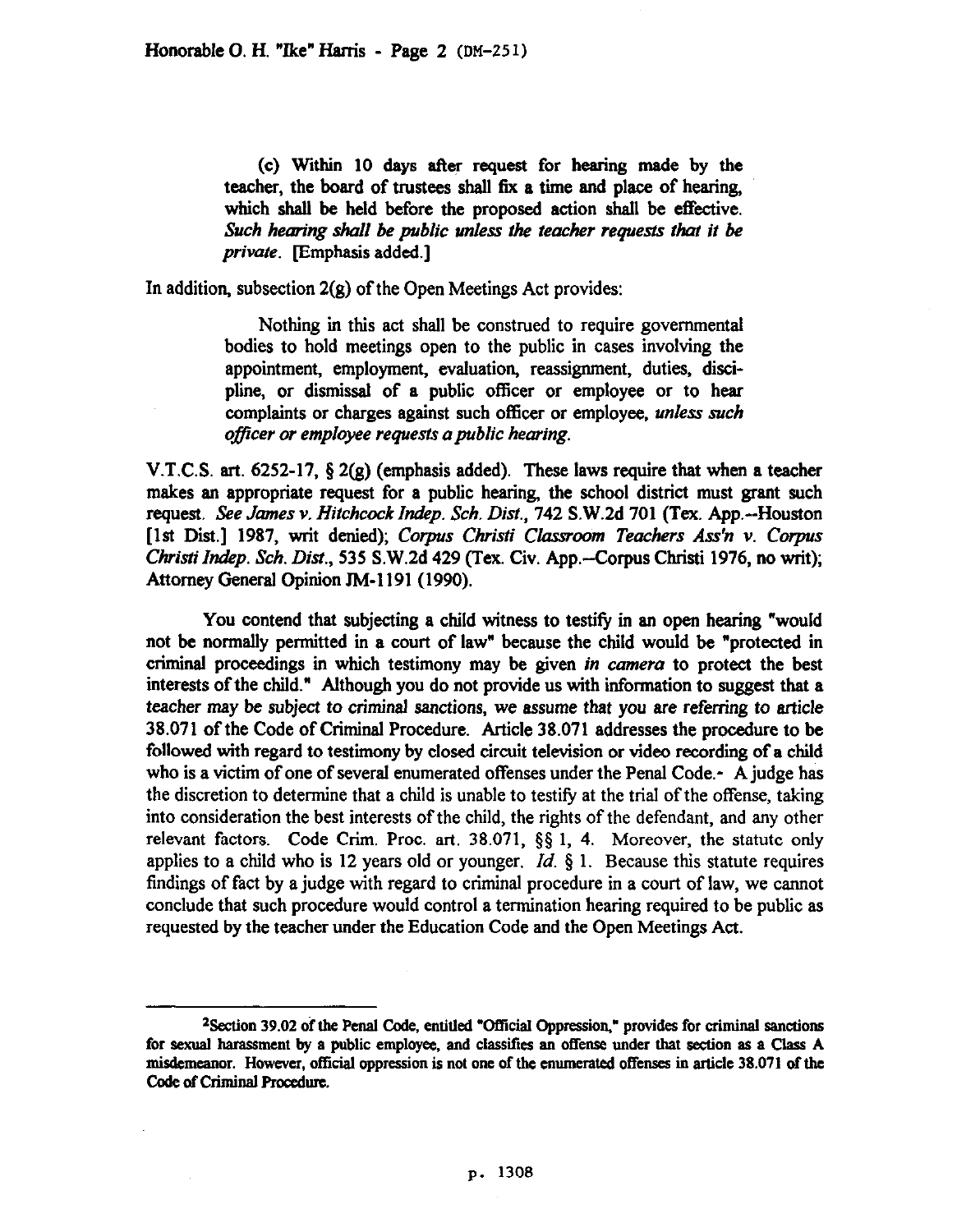Normally, a board may not convene in closed session unless specitically provided for by law.<sup>3</sup> See Attorney General Opinion MW-578 (1982) at 4. Although the Open Meetings Act provides for an executive session under section  $2(g)$ , the exception does not apply if the public employee who is the subject of the meeting requests that it be open. Section 2(g) of the Open Meetings Act and section 13.112 of the Education Code do not give a school district's board of trustees the discretion to meet in executive session because a child may be a participant in any particular proceeding.' Therefore, a board of trustees of a school district may not convene in executive session for a termination hearing of a teacher when the teacher specifically requests that the hearing be open to the public.

## **SUMMARY**

A board of trustees of a school district may not convene in executive session for a termination hearing of a teacher when the teacher specifically requests that the hearing be open to the public pursuant to section 2(g) of the Open Meetings Act and section 13.112 ofthe Education Code.

Very truly yours,

DAN MORALES Attorney General of Texas

<sup>4</sup>Section 13.112 of the Education Code does give the board limited discretion to hold a meeting open to the public when "a public meeting is necessary [to] the public interest."

<sup>&</sup>lt;sup>3</sup>In Morales v. Ellen, 840 S.W.2d 519 (Tex. App.--El Paso 1992, writ denied), the El Paso Court **of Appeals held that victims and witnesses had a common-law .privacy interest that prohibited the**  disclosure of their identities and statements regarding allegations of sexual harassment. However, the *Ellen* **court applied the common-law privacy exception to public disclosure under section 3(a)(l) of the Texas Open Records Act,** *id.* **at 524, a comparable exception is not found in the Open Meetings Act. The Open Recorda Act does not aulhorize a governmental body to condoct a meeting in closed session merely because information diswssed in the meeting may be within ooe of its exceptions to disclosue. Attomey Gcncral Opinion JM-595 (1986) at 4-S.**